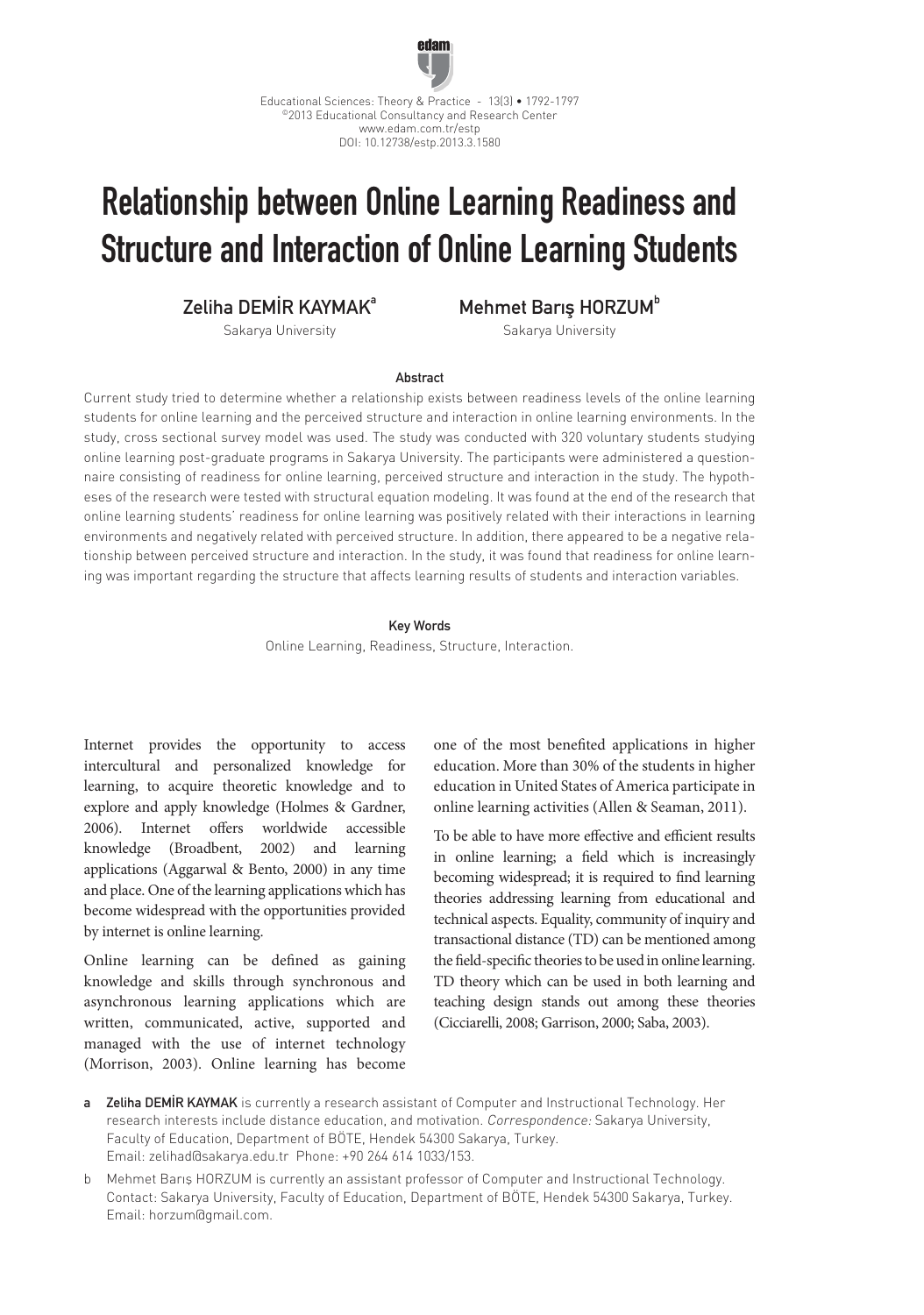TD is "the psychological and communicative space which leads to potential misunderstandings between student and teacher behaviors; in other words it is not only a physical distance" (Moore & Kearsley, 2012). Concept of "distance" in the theory was related with two components, namely structure and dialogue. Constituent of structure means that the courses in distance learning programs include elements which are able to meet the individual difference and student needs and they are easily accessible (Saba & Shearer, 1994). Dialogue can be defined as thinking of the conflicting aspects of the content (Gorsky & Caspi, 2005a) and communication and interaction with other students and teachers (Gorsky & Caspi, 2005b). Moore (1989) started to address the dimension of dialogue as interaction in time and defined three interactions, namely, student-teacher, student-student and student-content interactions.

In a distance learning program, increase in dialogue leads to decrease in structure whereas increase in structure leads to decrease in dialogue (Chen, 2001; Moore, 1991). In studies examining this hypothesis of the theory, a negative relationship was found between structure and dialogue (Chen, 1997; Chen & Willits, 1998; Jung, Choi, Lim, & Leem, 2002; Hopper, 2000; Horzum, 2007, 2011). However, there are studies which found that structure dimension of the theory was not confirmed (Force, 2004; Gorsky & Caspi, 2005a; Kanuka, Collett, & Caswell, 2002; Lowell, 2004).

Since online learning is based on internet, it provides more flexible, less structured and interactive learning environments than traditional distance learning applications (Jung, 2000a, 2000b; Pauls, 2003).

There are many studies that investigate mainly online learning and TD sense in distance learning applications with internet and two variables of this sense which are dimensions of interaction and structure (Burgess, 2006; Horzum, 2007, in press; Lee, & Rha, 2009; Lowell, 2004; Moore & Kearsley, 2012; Pettazzoni, 2008; Rabinovich, 2009; Sandoe, 2005 etc). In limited number of researches which study structure and interaction sense, it is seen that they are generally used as independent variable and it was studied which variables they affect (see Horzum, 2007, in press; Lee & Rha, 2009). However, there are not many researches on what interaction and structure are affected by and what they are related with.

Gender, learning style, strategy and approaches, technology use skill and readiness including learning through technology, etc. can be stated among the variables affecting structure and interaction. Readiness stands out among these. TD is generally emphasized since it is a highly effective factor on previous experiences and readiness levels of the students regarding structure and dialogue (Chen, 2001; Horzum, 2007, in press; Moore & Kearsley, 2012).

Readiness is a variable which is often emphasized and measured in distance learning, e-learning and online learning researches (Fogerson, 2005; Horzum & Çakır, 2012; Hukle, 2009; Leigh & Watkins, 2005; McVay, 2000; Smith, 2000, 2005; Smith, Murphy, & Mahonay, 2003; Watkins, Leigh, & Triner, 2004).

In researches of Warner, Christie, and Choy (1998), Leigh and Watkins (2005) and Dray, Lowenthal, Miszkiewicz, Ruiz-Primo, and Marczynski (2011), it was found out that readiness for online learning should measure two qualities which are technology and student attributes dimension. When studies on readiness in online learning are examined, it is seen that readiness affects many variables (Davis, 2006; Fogerson, 2005; Gunawardena & Duphorne, 2001; Lau & Shaikh, 2012).

Although there are many studies on online learning, no studies was undertaken on the relationship between readiness levels of online learning students for online learning and perceived distance dimensions in online learning. The study was formed based on the following hypotheses:

- 1. Readiness levels of online learning students for online learning,
	- are significant predictors of perceived structure of students in online learning.
	- are significant predictors of perceived interaction of students in online learning.
- 2. The structure perceived by the online learning students in online learning is an important predictor of the structure they perceive in online learning.

## **Method**

The research was performed according to quantitative survey model. Population of the research consisted of 1180 students studying in 6 postgraduate learning programs of Sakarya University, Institutes of Social Sciences and Sciences. Convenience sampling method was preferred to select sample from this population. Sample of the research consisted of 320 online learning postgraduate students studying in master programs with thesis and without thesis in Sakarya University Institutes of Social Sciences and Sciences.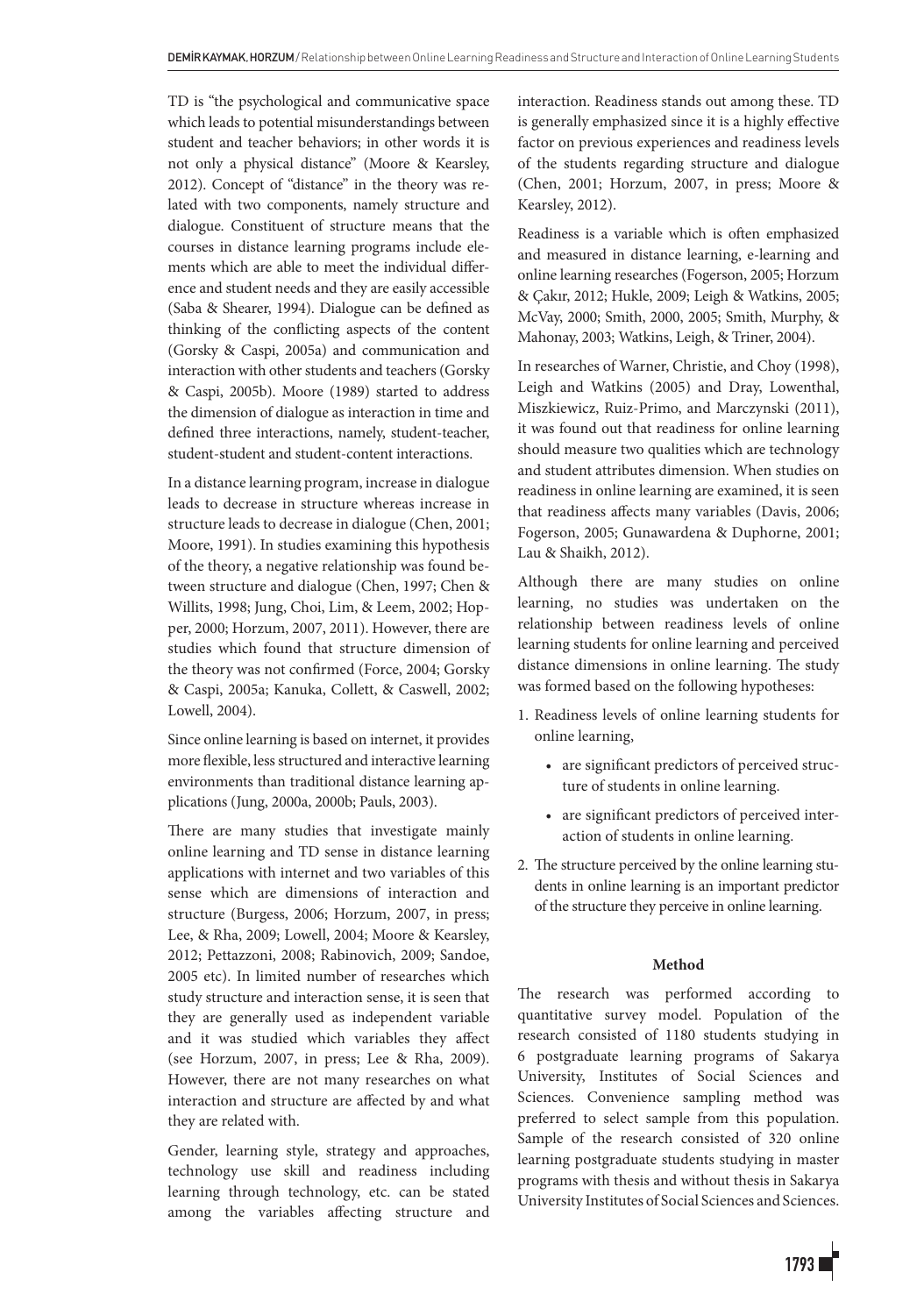73 of the students (22.8%) in the study group were female and 247 (77.2%) were male. Average age of the students was between the age of 21 to 55 is  $(\pm SD)$  30.43  $\pm$  4.87. Students in the study had daily internet connection for half an hour to 20 hours.

The studies that used readiness scales were examined (Hung, Chou, Chen, & Own, 2010; McVay, 2000; Pillay, Irving, & Tones, 2007; Smith, 2005; Smith et al., 2003). Readiness Scale for Online Learning developed by Hung et al. was preferred since it is a more current, sufficiently short measurement tool including both dimensions of online learning. Translation of the scale into Turkish was conducted by researchers involved in the current study. Expert view was received on the conformity of the scale and structure validity of the scale was checked under another study. Fit indexes of the structure of the scale with five factors and 18 items as a result of confirmatory factor analysis for latent variables of online learning readiness are found as follows:  $\chi^2$ /sd = 1.62, RMSEA= 0.044, SRMR = 0.053,  $CFI = 0.98$ ,  $NFI = 0.95$ ,  $NNFI = 0.97$ ,  $GFI = 0.93$  and AGFI = 0.91. Internal consistency coefficient of the Turkish form of the scale was found as .85.

Interaction and course structure, the two dependent variables in the research, were measured with Perception Scale for Online Courses. The scale was developed by Huang (2000; 2002) to measure the perception for online courses. Turkish adaptation of the scale was performed by Canan Güngören and Horzum (2012).

In the study, Pearson correlation coefficient and structural equation modeling were used to examine the relationship between readiness for online learning and perceived distance dimensions. All hypotheses of structural equation modeling were fulfilled in the study. Covariance matrix and Maximum Likelihood were used in the analysis. These analyses were carried out with LISREL 8.54 package program.

## **Results**

A positive and significant relationship was found between readiness for online learning and perceived interaction. In addition, a negative and significant relationship was found between structure and readiness for online learning and interaction. After these findings, a model test was performed with structural equation modeling between three variables of the research: readiness for online learning, perceived interaction and structure. The model was found to be highly fit in the study ( $\chi$ 2 = 63.36, df = 29,  $\chi$ 2/df = 2.19,  $p = .00000$ , GFI = .93, AGFI = .90, CFI  $= .95$ , NFI  $= .94$ , NNFI  $= .93$ , IFI  $= .95$  ve RMSEA  $=$  .061). In addition, 83% of the structure (ST) variance is explained by interaction (IT). 20% of the interaction variance is explained by readiness for online learning (ROL). Additionally, 36% of the readiness for online learning variance is explained by structure.

When the analyses were examined, self-directed learning and student control were found to be important variables in readiness. Although online communication tools and self-efficacy for internet as well as learning motivations are important in readiness, we see self-directed learning and control -the ability to take responsibility and manage learning process in online learning- as the factor which affects readiness. In readiness for online learning, self-efficacy for internet and computer was found to be the constituent with the least effect.

When the interactions of students in online learning were examined, interaction with the content was found to stand out more than interactions with teacher and with other students which are interpersonal interaction dimensions. Interaction with content was the interaction that allowed learners to get information from relevant materials.

## **Discussion**

In the research, first of all, a negative relationship was found between interaction and structure by online learning students. This finding means that when the interaction of online learning students with teachers, other students and content in the system increases, structure decreases.

As the interaction increases, the probability of students to be able to fulfill their individual learning needs also increases. In this aspect, it is expected that increase in interaction decreases structure. Structure consists of design of the course, content's being updateable, individual adaptability according to the needs of the students. Elements such as learning aims of the course, content constituents, information presentations, case studies, activities and tests constitute the structure elements. Being able to answer to the individual needs of the enrolled students regarding program depends on the flexibility of these elements (Moore & Kearsley, 2012). Increase in interaction leads to decrease in structure and meeting individual needs. The finding that there is a negative relationship between structure and interaction is consistent with the hypothesis of distance component of the Moore's transactional distance theory (Keegan, 1996; McIsaac & Gunawardena, 1996; Moore, 1991, 1993; Moore & Kearsley, 2012; Saba, 2003; Saba & Shearer, 1994; Simonson, Smaldino, Albright, &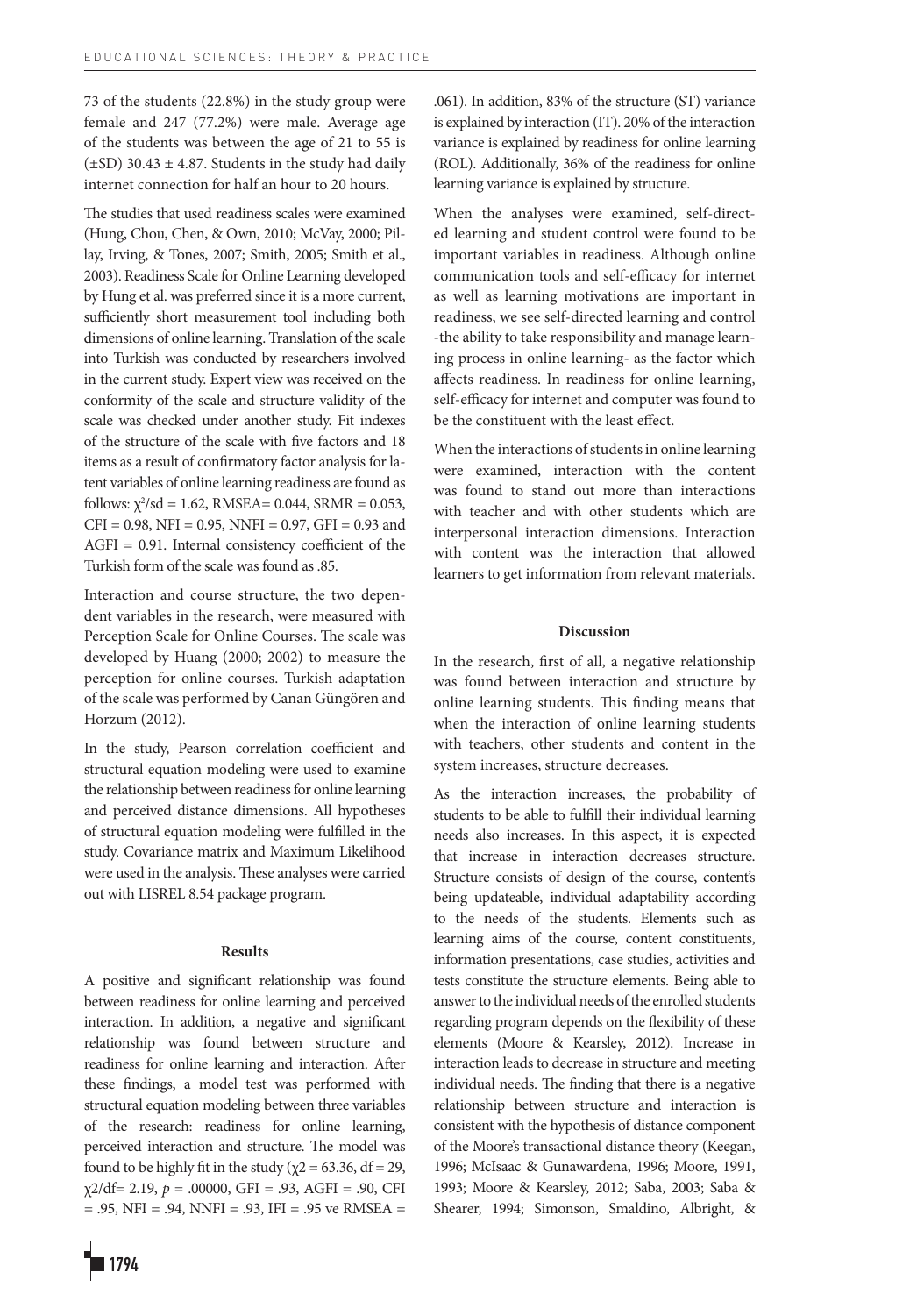Zvacek, 2006; Verduin & Clark, 1994) and findings of the relevant researches in the literature (Bischoff, Bisconer, Kooker, & Woods, 1996; Braxton, 2000; Chen, 1997; Chen & Willits, 1998; Jung et al., 2002; Hopper, 2000; Horzum, 2007, 2011).

In the research, it was found that there is a negative relationship between readiness and structure. This finding means that increase in readiness of students for online learning leads to decrease in structure or decrease in readiness leads to increase in structure. Readiness for online learning consists of computer/ internet self-efficacy, self-directed learning, student control, motivation for learning and online communication self-efficacy. In this aspect, knowledge and skills of the students for motivation, communication, control and independent learning in readiness for learning are important elements in meeting the individual needs of the students. It is an expected situation that students feel efficient to structure meanings in courses, to acquire correct knowledge and to use proper knowledge acquiring ways for their own learning. These findings are consistent with literature (Chen, 2001). Studies indicating that computer/internet experience/ self-efficacy (Chen, 2001; Huang, 2000; Veale, 2009), student control (Lin & Hsieh, 2001), online communication (Huang, 2000; Veale) affect structure show similarities with the findings of this research.

In the research, it was found that there is a positive relationship between readiness of online learning and interaction. This finding means that increase in readiness of students for online learning leads to increase in interaction in the learning environment or decrease in readiness leads to decrease in interaction. These findings of the study are consistent with literature (Chen, 2001). The studies indicating that computer/internet experience/self-efficacy (Chen, 2001; Kou, 2010), self-directed learning (Kou), online communication (Huang, 2000) affect interaction show similarities with the findings of this research.

When the research model is examined, it is seen that most of the fit indexes in the model show good fit (Schermelleh-Engel et al., 2003). In addition, the projected model indicates the importance of increasing readiness to increase interaction and decrease structure in online learning. It was set forth once more that readiness should be increased to increase interaction in order to be able to create more effective learning in online learning, which is a finding consistent with literature (Hung et al., 2010).

In the research, the finding that readiness is effective in structure and interaction which affect learning results of online learning students stands out. In this aspect, the suggestion is important that self-directed learning and student control which come to the prominence in readiness of online learning students should be increased. Gaining basic elements which include recognizing own qualities and needs when entering a program and taking responsibility to meet them is considered important for online learning students.

There are some limitations which affect the interpretation of findings and development of suggestions. The participants of this study consist of post-graduate online learning students. Bearing in mind that there are different factors affecting the motivations of post-graduate students, similar researches can be done in undergraduate level and comparisons can be made. In addition, the scales were applied via internet to access this study group.

In the application of the scales, connection to the scale was provided from the learning management system panel used by the students and participation was completely voluntary. This situation may have led to the fact that number of participants in the study group was low since some online learning students did not want to participate or were not willing to fill in the scale online. In addition, since participants in the study group include students studying in post-graduate education with or without thesis, the results are not considered to be generalized to graduate or undergraduate education groups. In this aspect, similar studies may be conducted with associate degree or undergraduate degree students.

### **References/Kaynakça**

Aggarwal, A., & Bento, R. (2000). Web-based education. In A. Aggarwal (Ed.), *Web-based learning and teaching technologies: Opportunities and challenges* (pp. 59-77)*.* Hershey: IDEA group publishing.

Allen, I. E., & Seaman, J. (2011). *Going the distance: Online education in the United States*. Retrieved March 4, 2012 from http://sloanconsortium.org/publications/survey/pdf/ learningondemand.pdf.

Bischoff, W. R., Bisconer, S. W., Kooker, B. M., & Woods, L. C. (1996). Transactional distance and interactive television in the distance education of health professionals. *The American Journal of Distance Education*, *10*(3), 4-19.

Braxton, S. N. (2000). *Empirical comparison of technical and non-technical distance education courses to derive a refined transactional distance theory as the framework for a utilization-focused evaluation tool.* Unpublished doctoral dissertation, George Washington University, USA.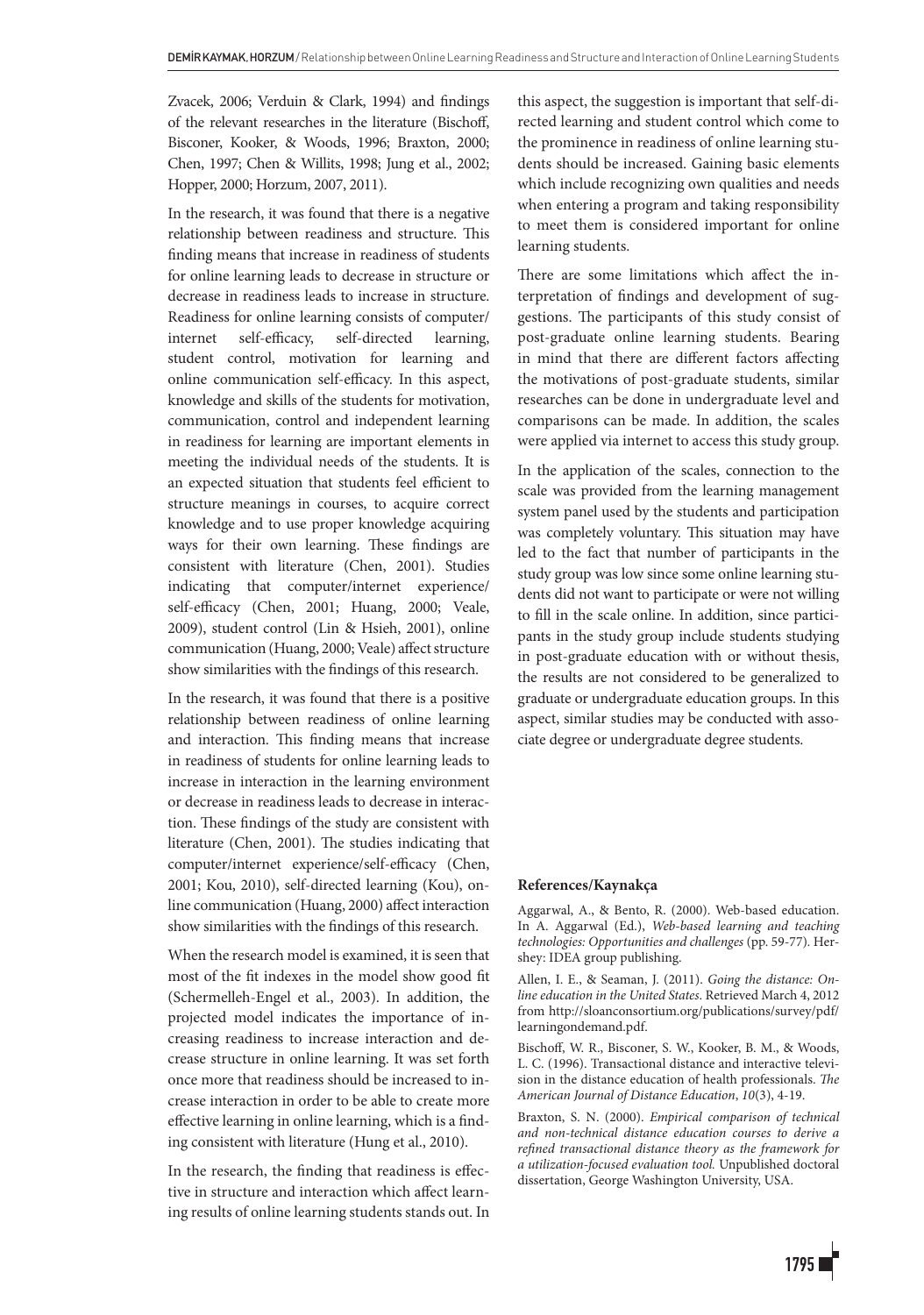Broadbent, B. (2002). *ABCs of e-Learning: Reaping the benefits and avoiding the pitfalls*. San Francisco: ASTD.

Burgess, J. V. (2006). *Transactional distance theory and student satisfaction with web-based distance learning courses* (degree of Doctor of Education). USA: The University of West Florida.

Canan Güngören, Ö. ve Horzum, M. B. (2012). *Çevrimiçi derslere yönelik algı ölçeği ve ölçeğin alt boyutlarının transaksiyonel uzaklık ve bağımsızlık kuramı modellerine göre Türkçeye uyarlanması* Yayımlanmamış araştırma.

Chen, Y. J. (1997). *The implications of Moore's theory of transactional distance in a videoconferencing learning environment*. Unpublished master's thesis, The Pennsylvania State University, Pennsylvania.

Chen, Y. J. (2001). Transactional distance in World Wide Web learning environment. *Innovations in Education and Teaching International Journal (IETI)*, *38*(4), 327-338.

Chen, Y. J., & Willits, F. K. (1998). Dimensions of educational transactions in a videoconferencing learning environment. *American Journal of Distance Education*, *13*(1), 1-21.

Cicciarelli, M. S. (2008). A description of online instructors use of design theory. *International Journal of Information and Communication Technology Education*, *4*(1), 25-32.

Davis, T. S. B. (2006). *Assessing online readiness: Perceptions of distance learning stakeholders in three Oklahoma community colleges*. Unpublished doctoral dissertation, Oklahoma State University.

Dray, B. J., Lowenthal, P. R., Miszkiewicz, M. J., Ruiz-Primo, M. A., & Marczynski, K. (2011). Developing an instrument to assess student readiness for online learning: A validation study. *Distance Education*, *32*(1), 29-47.

Fogerson, D. L. (2005). *Readiness factors contributing to participant satisfaction in online higher education courses*. Unpublished doctoral dissertation, The University of Tennessee, Knoxville.

Force, D. (2004). *Relationships among transactional distance variables in asynchronous computer conferences: A correlational study.* Unpublished doctoral dissertation, Athabasca University, Canada.

Garrison, R. (2000). Theoretical challenges for distance education in the 21st century: A shift from structural to transactional issues. *International Review of Research in Open and Distance Learning, 1*(1), 1-17.

Gorsky, P., & Caspi, A. (2005a). A critical analysis of transactional distance theory. *Quarterly Review of Distance Education*, *6*(1), 1-11.

Gorsky, P., & Caspi, A. (2005b). Dialogue: A theoretical framework for distance education instructional systems. *British Journal of Educational Technology*, *36*(2), 137-144.

Gunawardena, C. N., & Duphorne, P. L. (2001, April). *Which learner readiness factors, online features, and CMC related learning approaches are associated with learner satisfaction in computer conferences?* Paper presented at the Annual Meeting of the American Educational Research Association, Seattle, WA.

Holmes, B., & Gardner, J. (2006). *e-Learning: Concepts and practice*. London: Sage.

Hopper, D. A. (2000). *Learner characteristics, life circumstances, and transactional distance in a distance education setting*. Unpublished doctoral dissertation, Wayne State University, Detroit, Michigan.

Horzum, M. B. (2007). *İnternet tabanlı eğitimde etkileşimsel uzaklığın öğrenci başarısı, doyumu ve öz-yeterlik algısına etkisi*. Yayımlanmamış doktora tezi, Ankara Üniversitesi, Eğitim Bilimleri Enstitüsü, Ankara.

Horzum, M. B. (2011). Transaksiyonel uzaklık algısı ölçeğinin geliştirilmesi ve karma öğrenme öğrencilerinin transaksiyonel uzaklık algılarının çeşitli değişkenler açısından incelenmesi. *Kuram ve Uygulamada Eğitim Bilimleri Dergisi*, *11*, 1571-1587.

Horzum, M. B. (in press). Interaction, structure, social presence, and satisfaction in online learning. *Journal of Mathematics, Science and Technology Education*.

Horzum, M. B., & Çakır, Ö. (2012, February). *Structural equation modelling in readiness, willingness and anxiety of secondary school students about the distance learning*. Paper presented at the Cyprus International Conference on Educational Research Cy-Icer 2012, Middle East Technical University Northern Cyprus Campus, Northern Cyprus.

Huang, H. M. (2000). *Moore's theory of transactional distance in an online mediated environment: Student perception on the online courses*. Unpublished doctoral dissertation, Seattle Pacific University, Seattle.

Huang, H. M. (2002). Student perceptions in an online mediated environment. *International Journal of Instructional Media*, *29*(4), 405-422.

Hukle, D. R. L. (2009). *An evaluation of readiness ractors for online education*. Unpublished doctoral dissertation, Mississippi State University, Mississippi.

Hung, M. L., Chou, C., Chen, C. H., & Own, Z. Y. (2010). Learner readiness for online learning: Scale development and student perceptions*. Computers & Education*, *55*, 1080–1090.

Jung, I. (2000a, June). *Enhancing teaching and learning through research: Focusing on web-based distance education*. Paper presented at the CRIDALA 2000–Enhancing learning and teaching through research 1, The Open University of Hong Kong.

Jung, I. (2000b). Internet-based distance education bibliography (1997-1999). Retrieved March 13, 2009 from http://www.ed.psu.edu/acsde/annbib/annbib.asp.

Jung, I., Choi, S., Lim, C., & Leem, J. (2002). Effect of different type of interaction on learning achievement, satisfaction and participation in web based instruction. *Innovation in Education and Teaching International*, *39*(2), 153-162.

Kanuka, H., Collett, D., & Caswell, C. (2002). University instructor perceptions of the use of asynchronous textbased discussion in distance courses. *The American Journal of Distance Education*, *16*(3), 151-167.

Keegan, D. (1996). *Foundations of distance* education (3th ed.). London and New York: Routledge Studies in Distance Education Series.

Kou, Y. C. (2010). *Interaction, internet self-efficacy, and self-regulated learning as predictors of student satisfaction in distance education courses*. Unpublished doctoral dissertation, Utah State University.

Lau, C. Y., & Shaikh, J. M. (2012). The impacts of personal qualities on online learning readiness at Curtin Sarawak Malaysia (CSM). *Educational Research and Reviews, 7*(20), 430-444.

Lee, H. J., & Rha, I. (2009). Influence of structure and interaction on student achievement and satisfaction in webbased distance learning. *Educational Technology & Society*, *12*(4), 372-382.

Leigh, D., & Watkins, R. (2005). E-learner success: Validating a self-assessment of learner readiness for online training. *ASTD 2005 Research-to-Practice Conference Proceedings*, 121-131.

Lin, B., & Hsieh, C. T. (2001). Web-based teaching and learner control: A research review. *Computers & Education*, *37*(4), 377-386.